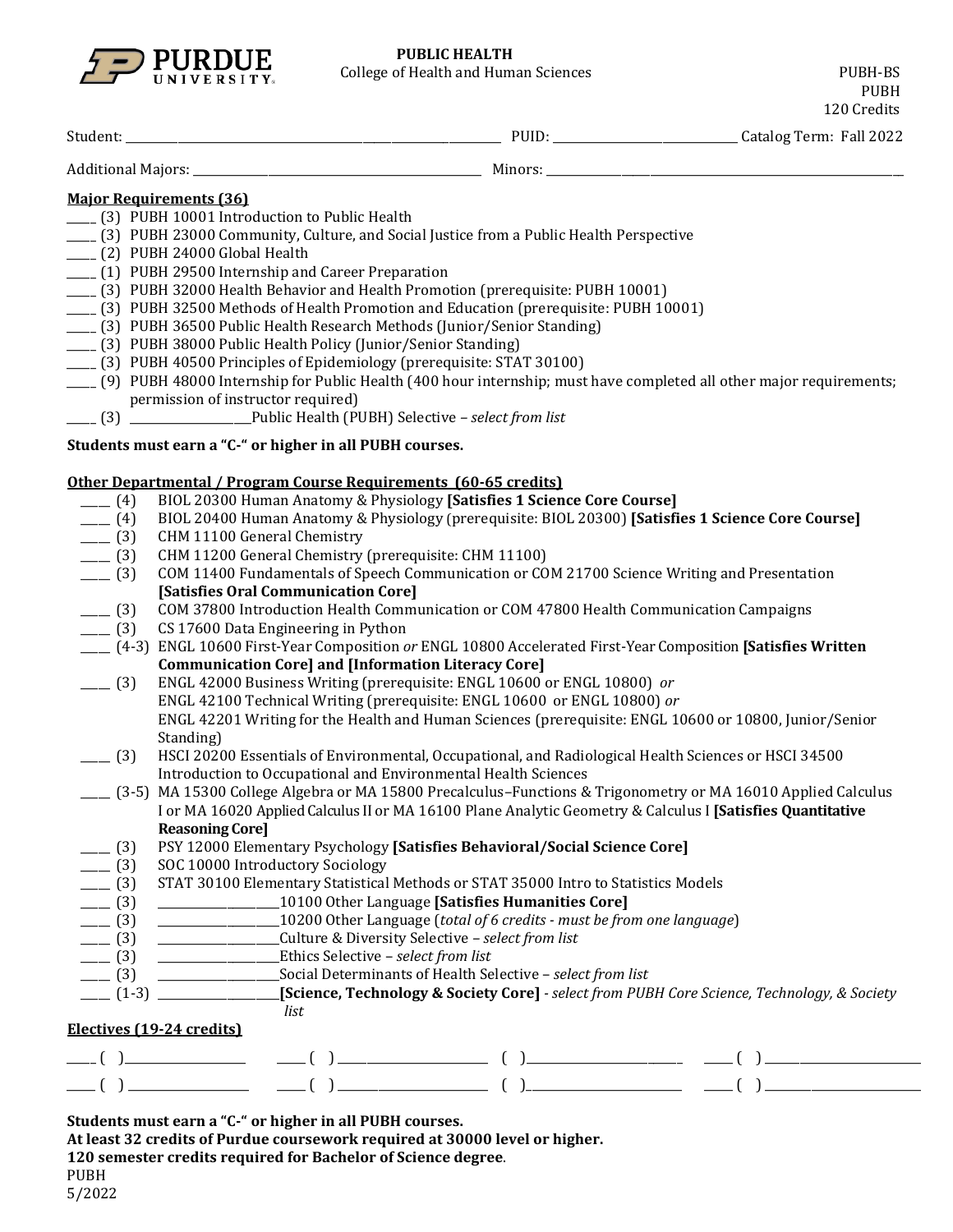Public Health (PUBH) Selective – 3 credits

PUBH 20200 Health in the Times of Pandemics: An Introduction PUBH 22000 Sexuality and Health PUBH 22500 Contemporary Women's Health PUBH 23500 Stress and Human Health PUBH 25000 Intercultural Development for Public Health and Human Sciences PUBH 30500 Health Education in Elementary Schools PUBH 40000 Human Diseases and Disorders

Other Languages – 6 credits from one language

Humanities Core – 3 credits

University Foundational Learning Outcomes List: [https://www.purdue.edu/provost/students/s](https://www.purdue.edu/provost/students/s-initiatives/curriculum/courses.html)[initiatives/curriculum/courses.html](https://www.purdue.edu/provost/students/s-initiatives/curriculum/courses.html) 

Ethics Selective List– 3 credits PHIL 11100 Introduction to Ethics PHIL 11400 Global Moral Issues PHIL 27000 Biomedical Ethics PHIL 28000 Ethics and Animals PHIL 29000 Environmental Ethics

PUBH Core Science, Technology & Society List – 3 credits AGRY 12500 Environmental Science and Conservation ANTH 21000 Technology and Culture COM 25100 Communication, Information, and Society EAPS 12500 Environmental Science and Conservation FNR 12500 Environmental Science and Conservation FNR 22310 Introduction to Environmental Policy FNR 23000 The World's Forests and Society FS 16100 Science of Food HSCI 20100 Principles of Public Health Science NRES 12500 Environmental Science and Conservation PHIL 27000 Biomedical Ethics POL 22300 Introduction to Environmental Policy STAT 11300 Statistics and Society

Social Determinants of Health Selective List – 3 credits PSY 24000 Introduction to Social Psychology (prerequisite: PSY 12000) PSY 35000 Abnormal Psychology (prerequisite: PSY 12000) SOC 22000 Social Problems SOC 31000 Race and Ethnicity SOC 34000 General Social Psychology SOC 37400 Medical Sociology (prerequisite: 3 cr in SOC) SOC 41100 Social Inequality (prerequisite: SOC 10000)

Culture & Diversity Selective List – 3 credits AAS 27100 Introduction to African American Studies AAS 27700 African American Popular Culture AAS 37000 Black Women Rising

AAS 37100 The African American Experience (variable topics) AAS 37300 Issues in African American Studies (variable topics) AAS 37600 The Black Male ANTH 20500 Human Cultural Diversity ANTH 21200 Culture, Food, and Health ANTH 23000 Gender Across Cultures ANTH 34000 Global Perspectives on Health ANTH 37900 Native American Cultures ASAM 24000 Introduction to Asian American Studies ASAM 34000 Contemporary Issues in Asian American Studies ASL 28000 American Deaf Community: Language, Culture, & Society CHNS 28000 Topics in Chinese Civilization and Culture (variable topics) COM 22400 Communicating in the Global Workplace COM 30300 Intercultural Communication COM 37600 Communication and Gender COM 38100 Gender and Feminist Studies in Communication HDFS 28000 Diversity in Individual and Family Life HIST 21000 The Making of Modern Africa HIST 24000 East Asia and its Historic Tradition HIST 24100 East Asia in The Modern World HIST 24300 South Asian History and Civilizations HIST 24500 Introduction to the Middle East History and Culture HIST 24600 Modern Middle East and North Africa HIST 27100 Colonial Latin American History (1492-1810) HIST 27200 Introduction to Modern Latin America History (1810 to present) HIST 34400 History of Modern Japan HIST 36600 Hispanic Heritage of the United States HIST 37700 History and Culture of Native America JWST 33000 Introduction to Jewish Studies LALS 25000 Introduction to Latin American and Latino Studies PHIL 11100 Ethics PHIL 22500 Philosophy and Gender PHIL 24200 Philosophy, Culture, & the African American Experience PHIL 26000 Philosophy & Law PHIL 27000 Biomedical Ethics PHIL 28000 Ethics & Animals PHIL 29000 Environmental Ethics POL 22200 Women, Politics, and Public Policy PSY 23900 The Psychology of Women (prerequisite: PSY 12000) PSY 33500 Stereotyping and Prejudice (prerequisites: PSY 12000 & 24000) SOC 31000 Race and Ethnicity SOC 33900 Sociology of Global Development SOC 45000 Gender Roles in Modern Society WGSS 28000 Women's, Gender, & Sexuality Studies: An Introduction WGSS 38000 Comparative Studies in Gender and Culture WGSS 38100 Women of Color in the United States WGSS 38300 Women, Work, and Labor

Study Abroad Course upon approval of PUBH department

A student may elect the Pass / Not-Pass (P/NP) grading option for elective courses only, unless an academic unit requires that a specific departmental course/s be taken P/NP. Students may elect to take University Core Curriculum courses P/NP; however, some major Plans of Study require courses that also fulfill UCC foundational outcomes. In such cases, students may not elect the P/NP option. A maximum of 24 credits of elective courses under the P/NP grading option can be used toward graduation requirements. For further information, students should refer to the College of Health and Human Sciences P/NP Policy.

Students are encouraged to use this advising worksheet as a resource when planning progress toward completion of degree requirements. An Academic Advisor may be contacted for assistance in interpreting this worksheet. This worksheet is not an academic transcript, and it is not official notification of completion of degree or certificate requirements. The University Catalog is the authoritative source for displaying plans of study. The student is ultimately responsible for knowing and completing all degree requirements.